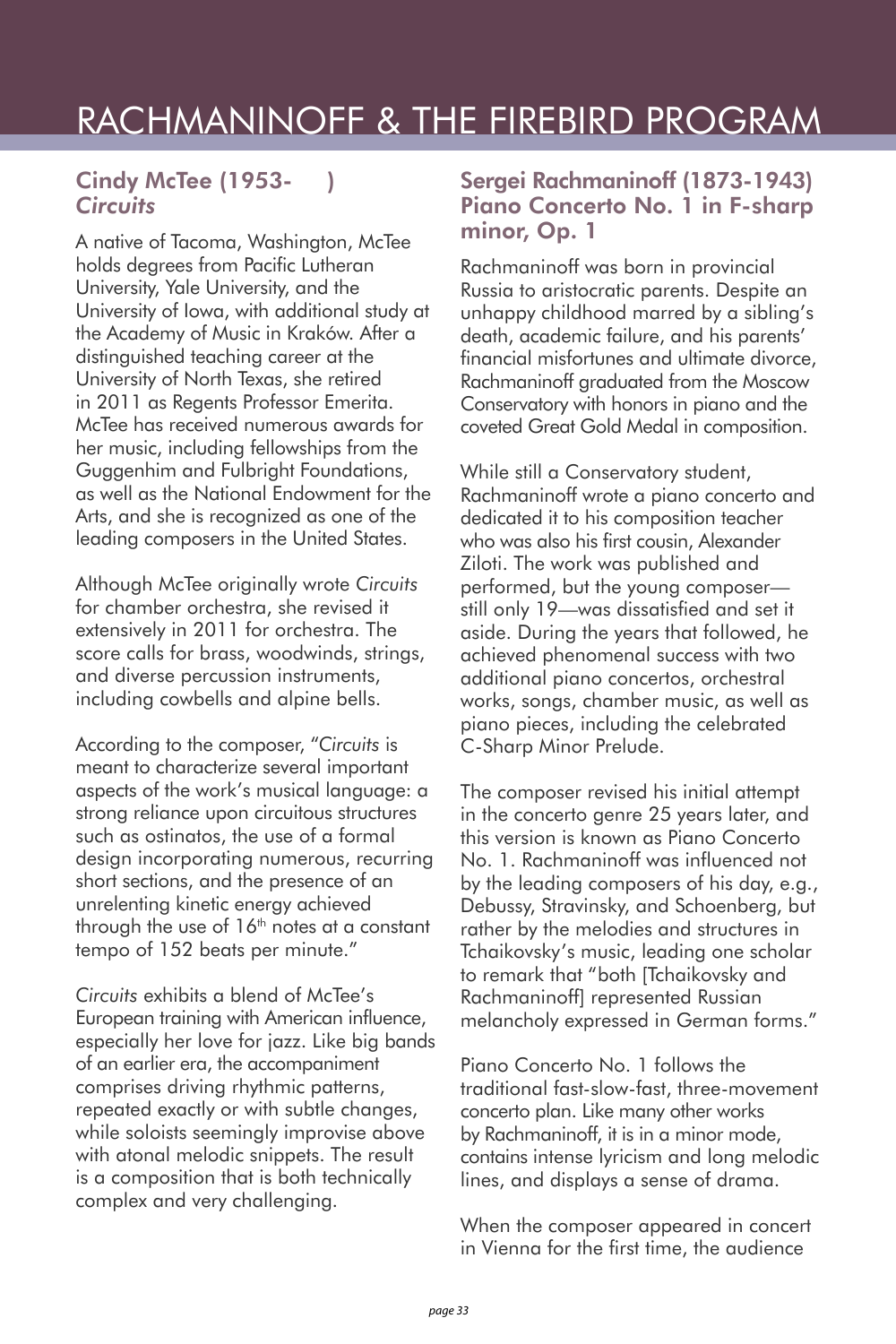# RACHMANINOFF PROGRAM *(continued)*

couldn't help but notice his extremely long arms, unusually large hands, and extended thumbs. One audience member even gasped, "He looks like the missing link between ape and man!" But such seemingly unattractive features enabled Rachmaninoff to effortlessly reach enormous spans of notes on the keyboard. Nowhere is this more evident than in the opening movement's brilliant cadenza, which is filled with fiendishly difficult figurations way beyond the technical abilities of most pianists. The slow middle movement provides a moment of brief relaxation, while the finale is remarkable for its concertato interplay in which the melody is tossed back and forth between the piano and orchestra. Just as Conservatory students and teachers were dazzled by the premiere performance of Concerto No. 1, today's listeners remain in awe of this work. It may not be as well known as the later piano concertos, but it certainly deserves to be performed more often.

### Alan Hovhaness (1911-2000) Symphony No. 2, "Mysterious Mountain"

Hovhaness, the son of an Armenian chemistry professor and an American woman of Scottish descent, began composing at the tender age of four. He continued with piano studies and later enrolled at the New England Conservatory of Music, where e received the prestigious Samuel Endicott Prize for Composition. After conducting the U. S. premiere of Hovhaness' first symphony, Leopold Stokowski asked the composer for a second work in that genre. The result was Symphony No. 2, which was broadcast over NBC radio in 1955 to instant acclaim.

The subtitle, "Mysterious Mountain," which the composer added as an afterthought, refers not to a specific place but to mountains in general. In his own program notes, Hovhaness explains that "Mountains

are symbols...of man's attempt to know God [and are] symbolic places between the mundane and spiritual world." The gradual rise and fall of dynamics, along with extensive arching phrases, may thus be viewed as musical metaphors for mountain skylines.

Hovhaness describes the opening of Symphony No. 2 as "hymn-like and lyrical, making use of irregular metrical forms." The second movement is a double fugue based on two themes—one that is very melodic and the other fast and frenetic. Although these imitative ideas reach a dizzying climax, the work does not end here. Instead, Hovhaness, who was strongly influenced by Indian spirituality, follows this movement with a finale filled with contemplation. According to him, the third movement is "a chant in 7/4 time, played softly by muted horns and trombones.

A giant wave in a 13-beat meter rises up to a climax and recedes. After a middle section by oboes and clarinets in quintuple meter, the earlier chant begins in muted violins, which then give it to the whole orchestra for a magnificent conclusion."

In an age of experimental atonal or serial music, Hovhaness was praised by critics for writing a work that "is accessible and pleasing to the ear," full of consonance and colorful orchestrations. Symphony No. 2 not only established his reputation as a composer but also remains a staple in today's orchestral repertoire. When asked years later about the enormous success of his work, Hovhaness commented, "I am mixed—I am happy it is popular but I have written much better work." The composer was undoubtedly referring to his other 69 symphonies (an astonishing number that exceeds the total symphonic output of both Mozart and Beethoven!), which are less familiar to the public.